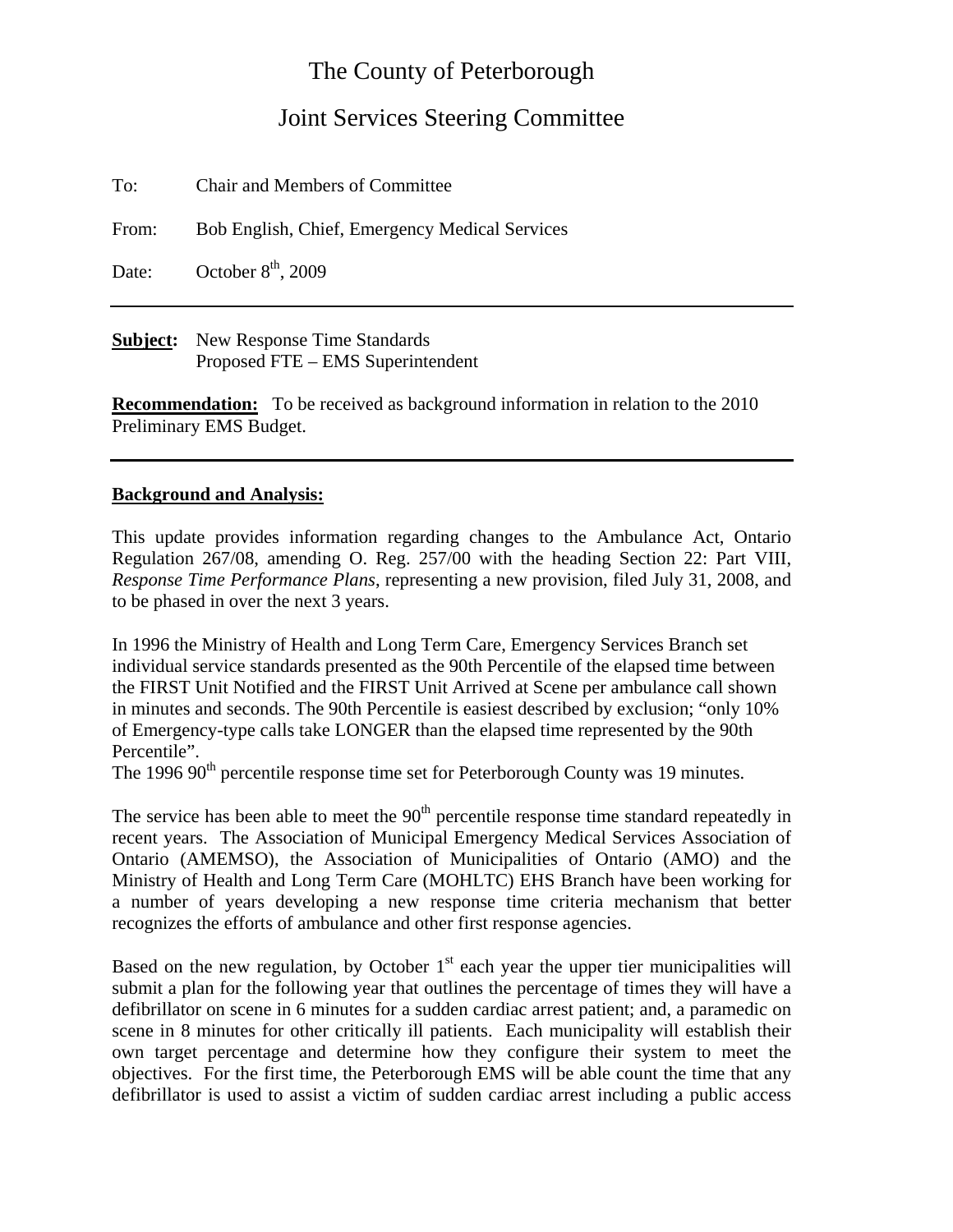defibrillator or FIRE service defibrillator. Emergency Response Vehicles (ERV's) can continue to be calculated for response time performance

Peterborough EMS will establish by October 1, 2009, for 2010, a Performance Plan that will establish:

- Response time targets categorized according to the Canadian Triage Acuity Scale (CTAS) 1, 2, 3, 4, and 5.
- The percentage of times that a person equipped to provide any kind of defibrillation has arrived on scene to sudden cardiac arrest patients within 6 minutes of the time notice is received.
- The percentage of times that an ambulance crew has arrived on scene to sudden cardiac arrest patients or other patients categorized as CTAS 1 within eight minutes of the time notified.
- The percentage of times that an ambulance crew has arrived on scene to provide ambulance services to patients categorized as CTAS 2, 3, 4, and 5 within the response time targets set by the UTM.

The response time performance plan developed by Peterborough EMS:

- Will include response time commitments for CTAS 1,2,3,4, and 5 patients.
- Will recognize that the attendance of any person equipped to provide defibrillation (including a paramedic, fire fighter, police officer or other first responder) to a sudden cardiac arrest patient will "stop" the response-time clock;
- Will include municipal public safety & prevention education and promotion campaigns that could contribute to meeting municipal response time performance plans, such as:
	- First Responder Defibrillation (FIRE, Police, College/University);
	- Schools 1st Aid, CPR and PAD Program training:
	- Community-Based  $1<sup>st</sup>$  Aid, CPR and PAD Program training;
	- Public Health  $&$  Safety Programs appropriate use of 9-1-1.
	- Note: CTAS is an international medical triage standard utilized by hospitals, ambulance communication services and paramedics to identify how urgently a patient requires medical care.

## Peterborough EMS will be required beginning in 2011 to:

- Establish a mechanism to ensure The Response Time Performance Plan is monitored, maintained, enforced, evaluated, and if necessary updated throughout the year.
- Report annually to the Director of Emergency Health Services Branch and provide a copy of the Response Plan.